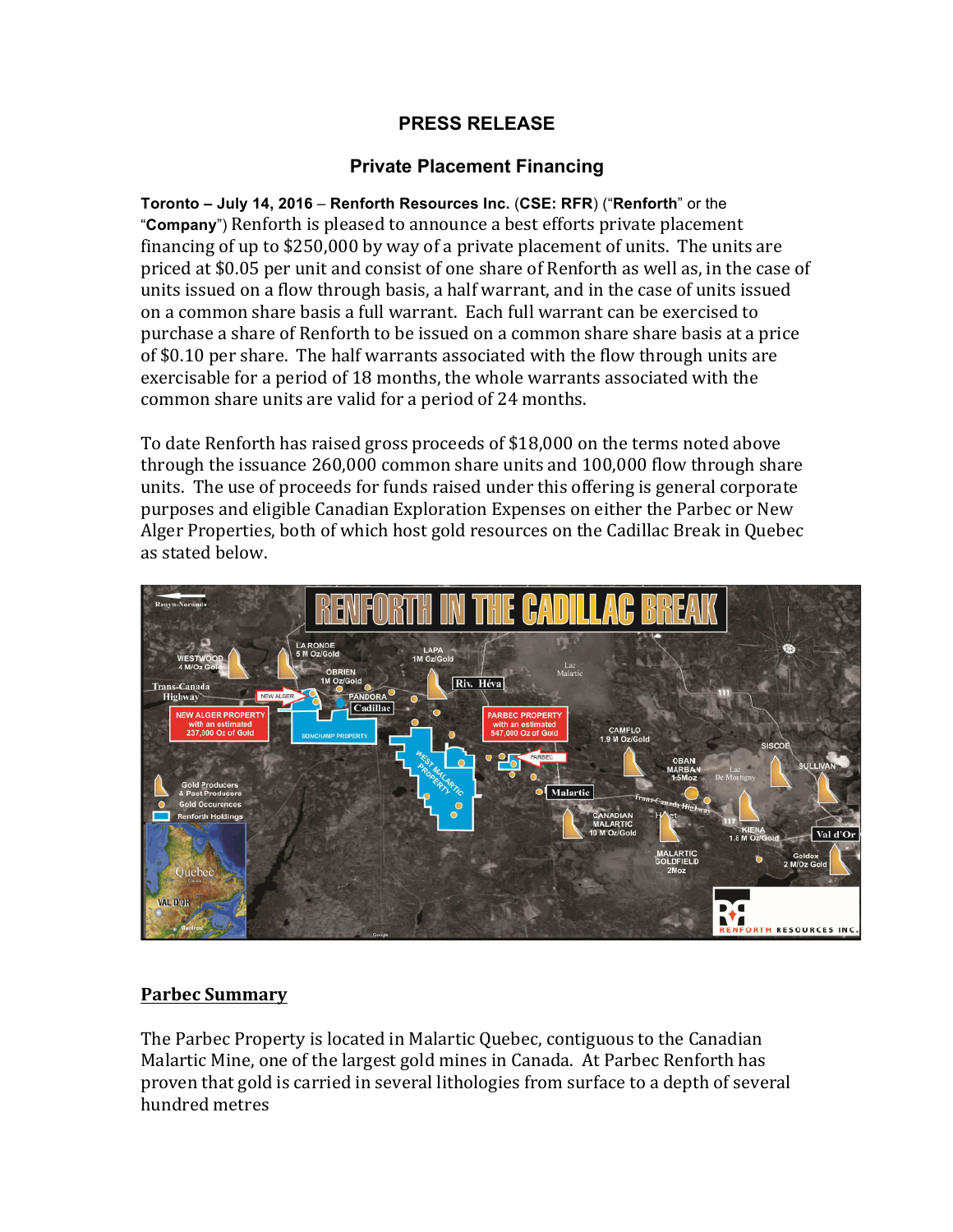|              | Billiken March 2016 Parbec Resource Estimate 0.5 g/t Au Cutoff<br><b>Indicated</b> |              |               |           |
|--------------|------------------------------------------------------------------------------------|--------------|---------------|-----------|
|              |                                                                                    |              |               |           |
| I ZONE       | Tonnage (t)                                                                        | Total Au (g) | Total Au (oz) | Grade g/t |
| Tuffs: Total | 263,230                                                                            | 952,317      | 33,592        | 3.62      |

|                          | <b>Inferred</b> |           |         |      |
|--------------------------|-----------------|-----------|---------|------|
| <b>Tuffs: Total</b>      | 1,862,268       | 5,000,236 | 176,378 | 2.69 |
| <b>Felsites: Total</b>   | 1,430,441       | 2,220,844 | 78.338  | 1.55 |
| <b>Porphyries: Total</b> | 3,964,162       | 7,353,620 | 259,392 | 1.86 |

|                                 | <b>Totals</b> |            |         |      |
|---------------------------------|---------------|------------|---------|------|
| <u>l Parbec Total Indicated</u> | 263,230       | 952.317    | 33,592  | 3.62 |
| <u>l Parbec Total Inferred </u> | 7.256.872     | 14,574.700 | 514.108 | 2.01 |

1) Mineral resources which are not mineral reserves do not have demonstrated economic viability. The estimate of mineral resources may be materially affected by environmental, permitting, legal, title, taxation, socio-political, marketing, or other relevant issues.

2) The quantity and grade of reported Inferred resources in this estimation are uncertain in nature and there has been insufficient exploration to define these Inferred resources as an Indicated or Measured Mineral Resource and it is uncertain if further exploration will result in upgrading them to an Indicated or Measured mineral resource category.

- 3) The mineral resources in this report were estimated using the Canadian Institute of Mining, Metallurgy and Petroleum (CIM), Standards on Mineral Resources and Reserves, Definitions and Guidelines prepared by the CIM Standing Committee on Reserve Definitions and adopted by CIM Council.
- 4) A cut-off value of 0.5 g/t Au was used in the preparation of this resource

A ramp in place on the Parbec property will provide access for underground sampling and development into the main mineralized zone. In addition, the model developed by Renforth during the calculation of the initial resource for this property above has several areas lacking in data and numerous opportunities to increase the resource if positive results are obtained in future drilling, which Renforth intends to commence with adequate funding.

## **New Alger Summary**

The New Alger Property is located in Cadillac, Quebec and is adjacent to both Agnico Eagle's LaRonde Mine and the historic O'Brien Mine. Renforth has put in place a resource in the area of the former Thompson-Cadillac Mine on the property, this historic mine produced a total of 21,740 ounces in the late 1930's at an average grade of  $0.123$  oz/t  $(4.22 g/t - taken from *"New Alger Property, Project 2140.21*,$ *Geological Compilation of Surface Diamond Drilling by New Alger ML (1945-1946)*" B. E. Gorman, Sulpetro Minerals Limited, Toronto, Canada, December 1984). The report cited is historical in nature and only referenced by Renforth as past operations at the Thompson-Cadillac Mine. In addition to the inferred resource in the mine area above a depth of 200 metres, Renforth has established an exploration target in the area of the shaft between the depths of 200 and 400 metres. Outside of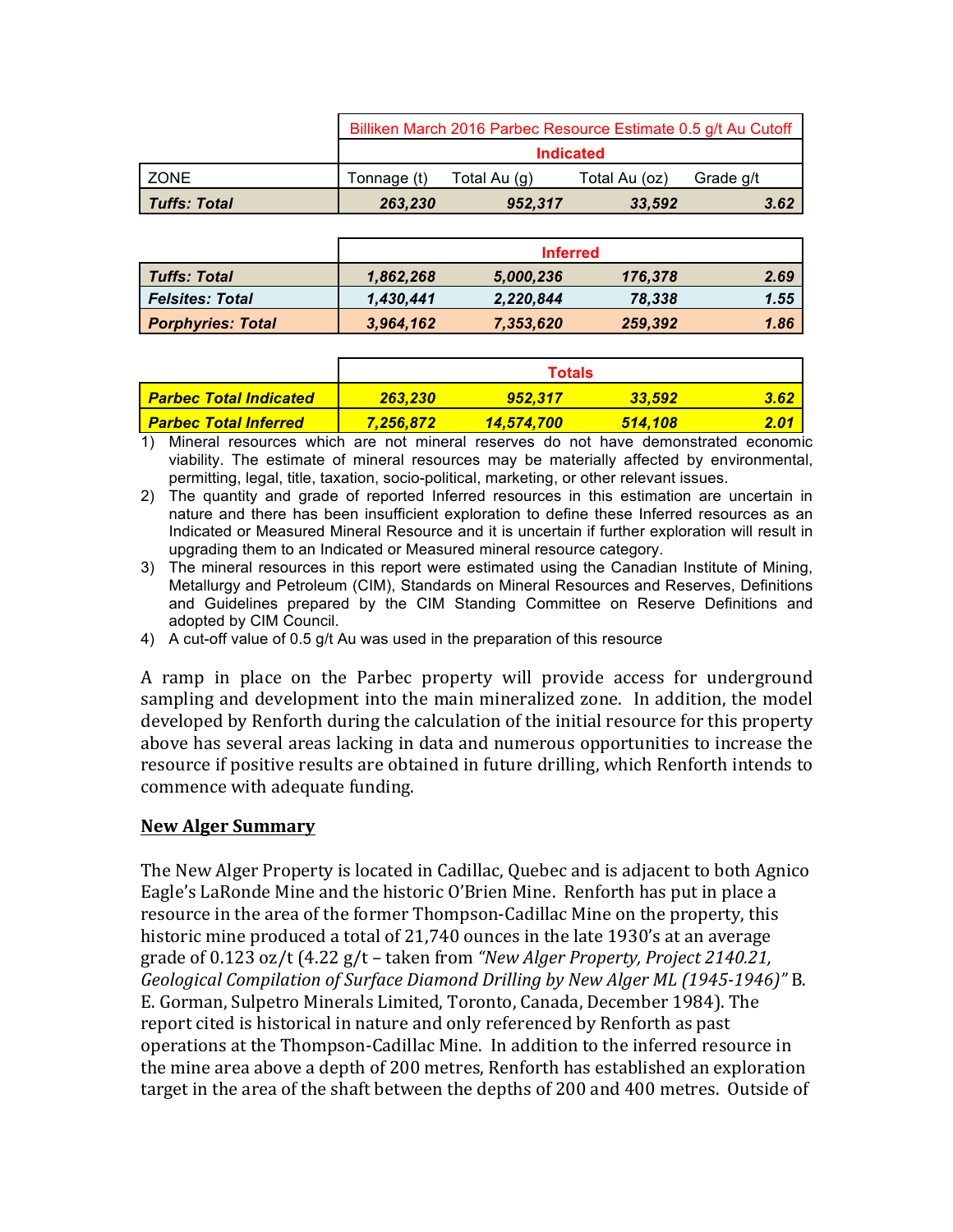the resource area, approximately 200 metres south on the property, Renforth "rediscovered" the Pontiac Vein showings which investigating a notation on a 1939 GSC map of the property.

The Pontiac Vein showings as referred to by Renforth currently encompass 3 different showing horizons separated by approximately 50 metres each, unique in that they are located in the sediments south of the Cadillac Break, an area not previously thought to be a conducive setting for gold mineralization in quartz veins. In addition to encountering these horizons at surface and in drillhole, Renforth has done initial geophysical work which indicates structural continuity across the property. The Pontiac Vein showings represents an entirely new type of gold setting on the New Alger Property.

### **July 2014 New Alger Resource Statement**

Thompson-Cadillac Mine Area

| <b>Class</b> | Tonnes    | Au $g/t$ | <b>Total Oz</b> |
|--------------|-----------|----------|-----------------|
| Inferred     | 3,505,000 |          | 237.000         |

- *(1) Mineral resources which are not mineral reserves do not have demonstrated economic viability. The estimate of mineral resources may be materially affected by environmental, permitting, legal, title, taxation, socio-political, marketing, or other relevant issues.*
- *(2) The quantity and grade of reported inferred resources in this estimation are uncertain in nature and there has been insufficient exploration to define these inferred resources as an Indicated or Measured mineral resource and it is uncertain if further exploration will result in upgrading them to an Indicated or Measured mineral resource category.*
- *(3) The mineral resources in this press release were estimated using the Canadian Institute of Mining, Metallurgy and Petroleum (CIM), CIM Standards on Mineral Resources and Reserves, Definitions and Guidelines prepared by the CIM Standing Committee on Reserve Definitions and adopted by CIM Council.*

The technical information in this press release has been reviewed and approved by Brian H. Newton, a "qualified person" pursuant ot the guidelines set out in National Instrument 43-101.

#### **ABOUT RENFORTH**

Renforth Resources Inc. is a Toronto-based gold exploration company with interests in two of Canada's gold exploration camps. In the Cadillac-Malartic Gold Camp, the Company holds the New Alger project, with an inferred resource of 237,000 ounces of gold above a depth of 200 metres contained in 3,505,000 tonnes with a grade of 2.1g/t Au using a cut-off of 0.75 g/t Au (see press release July 17, 2014) as calculated by Brian H. Newton P.Geo and Philip Burt P.Geo, which is located on the Cadillac Break outside of Cadillac, Quebec and an option to purchase 100% of the Parbec Property from Globex Mining Enterprises Inc. (GMX-TSE), a historically identified gold occurrence with more than 100 drillholes completed and a ramp into the mineralization in place located outside of Malartic, Quebec, contiguous to the Canadian Malartic open pit mine. In Ontario, the Company has a 100% interest in the Nixon-Bartleman project, located on the Porcupine-Destor fault in the West Timmins Mining area, another historic gold occurrence with a couple of old shallow pits onsite and a history of past drilling which has not yet defined the gold occurrence.

For further information please contact:

#### **Renforth Resources Inc.**